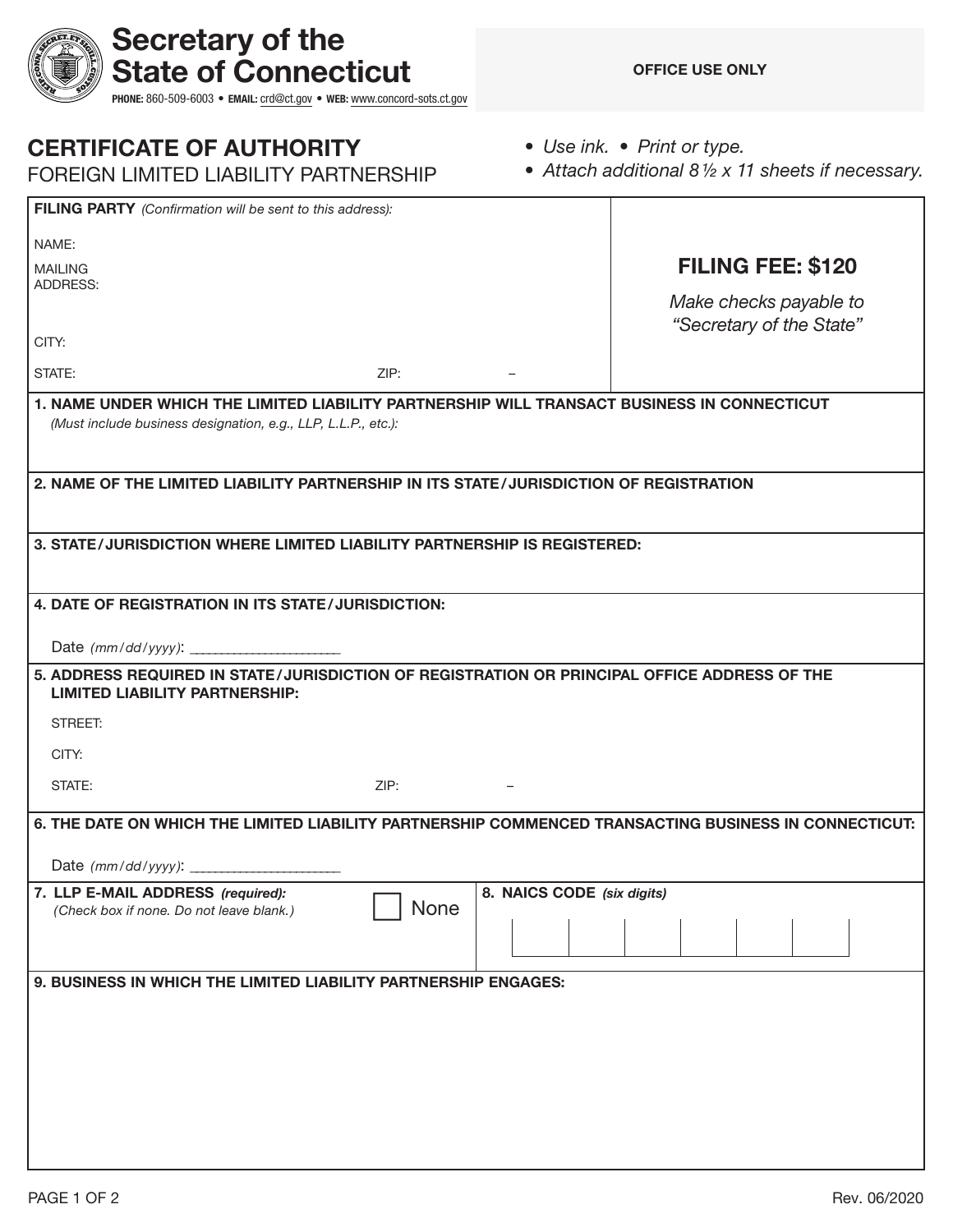

## Secretary of the State of Connecticut

PHONE: 860-509-6003 • EMAIL: [crd@ct.gov](mailto:crd@ct.gov) • WEB: [www.concord-sots.ct.gov](http://www.concord-sots.ct.gov)

|                                                                                                                                                                                           | NOTE: COMPLETE EITHER 10A OR 10B BELOW - NOT BOTH. |  |  |  |  |
|-------------------------------------------------------------------------------------------------------------------------------------------------------------------------------------------|----------------------------------------------------|--|--|--|--|
| 10. APPOINTMENT OF REGISTERED AGENT (required):                                                                                                                                           |                                                    |  |  |  |  |
| A.                                                                                                                                                                                        |                                                    |  |  |  |  |
|                                                                                                                                                                                           |                                                    |  |  |  |  |
| <b>CONNECTICUT RESIDENCE ADDRESS (required):</b><br><b>BUSINESS ADDRESS (required):</b><br>Check box if none:<br>(P.O. Box unacceptable)<br>(P.O. Box unacceptable)<br>STREET:<br>STREET: |                                                    |  |  |  |  |
| CITY:                                                                                                                                                                                     | CITY:                                              |  |  |  |  |
| STATE:<br>ZIP:                                                                                                                                                                            | <b>CT</b><br>STATE:<br>ZIP:                        |  |  |  |  |
| NOTE: DO NOT COMPLETE 10B IF AGENT APPOINTED IN 10A.                                                                                                                                      |                                                    |  |  |  |  |
| B.<br>If Agent is a business,<br>Signature accepting appointment<br>on behalf of agent:                                                                                                   |                                                    |  |  |  |  |
|                                                                                                                                                                                           |                                                    |  |  |  |  |
| <b>CONNECTICUT BUSINESS ADDRESS (required):</b><br>(P.O. Box unacceptable)<br>STREET:<br>CITY:                                                                                            |                                                    |  |  |  |  |
| <b>CT</b><br>STATE:<br>ZIP:                                                                                                                                                               |                                                    |  |  |  |  |
| THE PARTNERSHIP IS A "FOREIGN REGISTERED LIMITED LIABILITY PARTNERSHIP"<br>AS DEFINED IN CONN. GEN. STAT. SECTION 34-301.                                                                 |                                                    |  |  |  |  |
| 11. EXECUTION/SIGNATURE (subject to penalties of false statement):                                                                                                                        |                                                    |  |  |  |  |
|                                                                                                                                                                                           |                                                    |  |  |  |  |
| <b>NAME(S) OF PARTNER(S)</b>                                                                                                                                                              | <b>SIGNATURE(S)</b>                                |  |  |  |  |
|                                                                                                                                                                                           |                                                    |  |  |  |  |
|                                                                                                                                                                                           |                                                    |  |  |  |  |
|                                                                                                                                                                                           |                                                    |  |  |  |  |
|                                                                                                                                                                                           |                                                    |  |  |  |  |